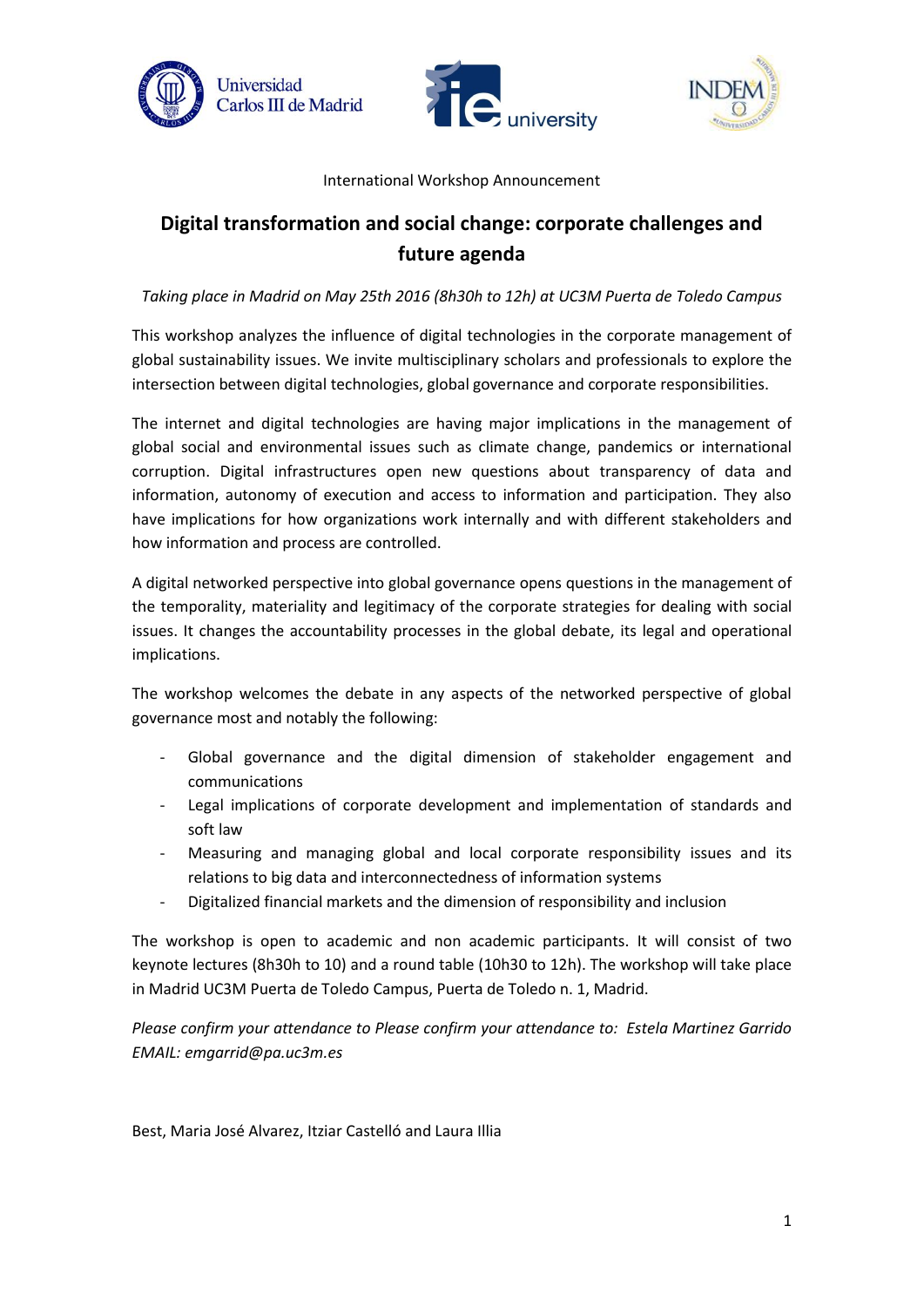





# **Participants**

### **Key Note Lectures**

**Mikkel Flyverbom,** Associate Professor at Copenhagen Business School, Denmark. Mikkel's main research interests concern how digital technologies shape communication and governance processes in organizational settings. More specifically, how organizations engage with digital transformations, such as 'big data' and internet infrastructures that unsettle established ways of working and thinking. His research addresses how the Internet has emerged as a key concern in global politics (see book [The Power of Networks](https://www.academia.edu/689563/My_book_The_Power_of_Networks_-_Organizing_the_Global_Politics_of_the_Internet)), how 'big data' relates to knowledge production and the politics of transparency (see [The Politics of](https://www.academia.edu/5790883/The_Politics_of_Transparency_and_the_Calibration_of_Knowledge_in_the_Digital_Age_co-authored_with_Hans_Krause_Hansen_published_online_first_in_Organization)  [Transparency\)](https://www.academia.edu/5790883/The_Politics_of_Transparency_and_the_Calibration_of_Knowledge_in_the_Digital_Age_co-authored_with_Hans_Krause_Hansen_published_online_first_in_Organization), how transparency ideals shape the Internet domain (see the [Sunlight in](https://www.academia.edu/16530926/Sunlight_in_Cyberspace_On_Transparency_as_a_Form_of_Ordering)  [Cyberspace\)](https://www.academia.edu/16530926/Sunlight_in_Cyberspace_On_Transparency_as_a_Form_of_Ordering), and how power and transparency intersect (see [The Transparency-Power Nexus\)](https://www.academia.edu/14872664/The_Transparency_Power_Nexus_Observational_and_Regularizing_Control).

**Isabel Aguilera**, is a business executive and entrepreneur. She holds two degrees on Architecture and Town Planning, an MBA at IE Business School and a PDG at IESE Business School. She has held several executive positions such as CEO Spain, Italy and Portugal for DELL Computer Corporation, Chief Operations Officer for NH Group, General Manager for Google Spain and Portugal and President of GE for Spain and Portugal.

Financial Times mentioned her as one of the best 25 business executives in Europe. Actually is member of several Boards and Advisory Boards, including Indra, Oryzon, BMN Bank and Oracle and she is Associate Professor at ESADE.

#### **Workshop participants and facilitators:**

**Mar Alonso-Almeida**, Assistant Professor at the Universidad Autónoma de Madrid. She has been also professor at the Universidad Carlos III de Madrid. She has extensively published on the topic of the adoption of new technologies in businesses and performance in environmental management in Journals such as Corporate Social Responsibility and Environmental Management and Business Strategy and the Environment. Mar will talk about the challenges of adoption of new technologies in businesses.

**Maria José Alvarez Gil,** Professor of Management at Carlos III University of Madrid. María José's research interests center on Advanced Manufacturing Technologies (AMTs), Green Supply Chain Management (GSCM), including Reverse Logistics and Food and Drink's Security and Traceability and Innovativeness and New Technologies. She has published in leading journals, such as the Journal of Operations Management, International Journal of Production and Operations Management, International Journal of Services Technology and Managementand theInternational Journal of Production Research, among others. Maria José will bring the operations management perspective into the analysis of the digitalization of global governance.

**Carlos Bellón,** Assistant Professor of Finance at Carlos III University of Madrid. Carlos holds a PhD in Finance and an MBA from the Wharton School of the University of Pennsylvania. His research focuses on banking, in particular on the study of the interactions between financial